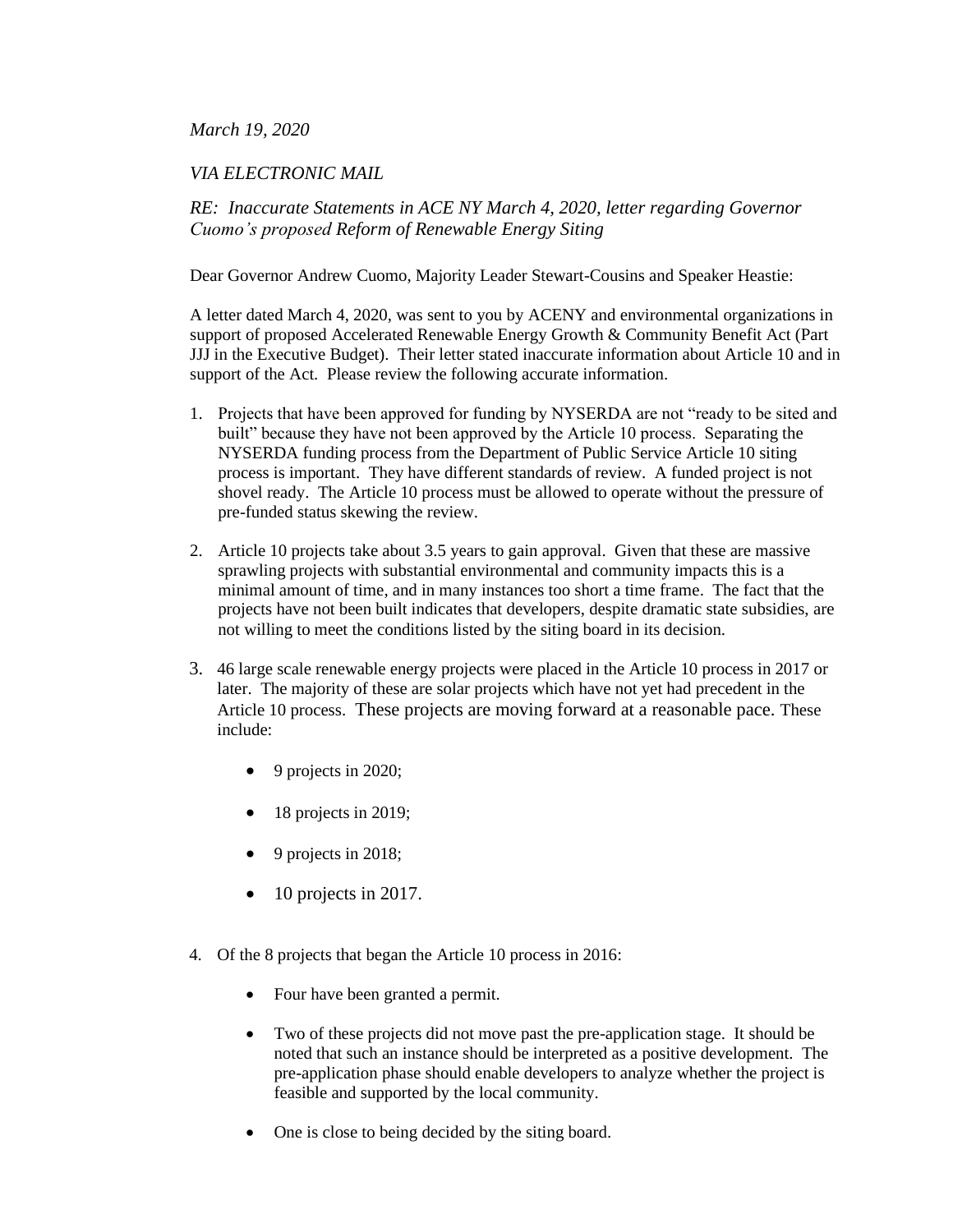• One had a two year lag on the part of the developer from the time of the Preliminary Scoping Statement to the Application – a timing lag that is not part of the Article 10 process.

(To see the active Article 10 Queue, go to the following DPS site: [http://www3.dps.ny.gov/W/PSCWeb.nsf/All/763B187DD5A792DE85258474006](http://www3.dps.ny.gov/W/PSCWeb.nsf/All/763B187DD5A792DE8525847400667D6B?OpenDocument) [67D6B?OpenDocument\)](http://www3.dps.ny.gov/W/PSCWeb.nsf/All/763B187DD5A792DE8525847400667D6B?OpenDocument)

- 5. The ACE NY letter requests "standardized, streamlined yet robust" environmental analysis. This is an absurd request. Standardization and streamlining reduces the applicability of the review to the locality. It is the averaging of impacts. With towers now looming to over 650 feet and with blades close to the size of football fields the local towns should be able to make their specific case – even if it is before a board that is so skewed against them that their ad hoc "votes" mean little.
- 6. The ACE NY letter references the endangered and threatened species mitigation bank fund as prioritizing "avoidance and mitigation of impacts". But this fund has nothing to do with avoidance, which is not able to be streamlined. The fund is for the purpose of paying to kill wildlife. And yet best practices, as stated by all birding organizations, include proper siting as the best method to avoid negative environmental impacts. There are certain locations that remain poor environmental choices. The fund is for the purpose of rapid siting, choosing financial mitigation over good siting practices.

The Article 10 process is working and is increasing in efficiency as it establishes precedent and increases staffing. Developers did not jump in with multiple projects in 2012. The early years of Article 10 were quiet so the claim that it takes ten years to site a project is false:

- 2012 one project (only completed the first step of the Article 10 process)
- 2013 one project (only completed the first two steps of the Article 10 process)
- 2014 two projects (one received a certificate; one never submitted an application)
- 2015 two projects (one received a certificate, one waited three years to file an application)

It is not perfect. As stated above, the five to two state/local weighting on the siting board means that the local ad hoc members will never have more than an incidental voice. This is a fundamental flaw in the process for projects that are so sprawling they change the very character of small towns.

Funding for municipalities and local groups is inadequate, and reimbursement is abysmal causing delay and prejudice against local parties. Inflexible schedules leave communities with few options. But it does at least provide communities with multiple opportunities to provide input early in the process. And in some instances, it means that poorly sited projects do not submit an application, saving agency time, taxpayer funding, and the cost of extensive litigation.

Amanda Lefton, First Assistant Secretary for Energy and the Environment, in November 2019, spoke at the Climate Solutions Summit at SUNY New Paltz. She discussed the positive aspects of Article 10:

.... It's the review that we have in order to look at projects to be sure that they don't have negative impacts or those impacts are mitigated and to really look at the whole scope of